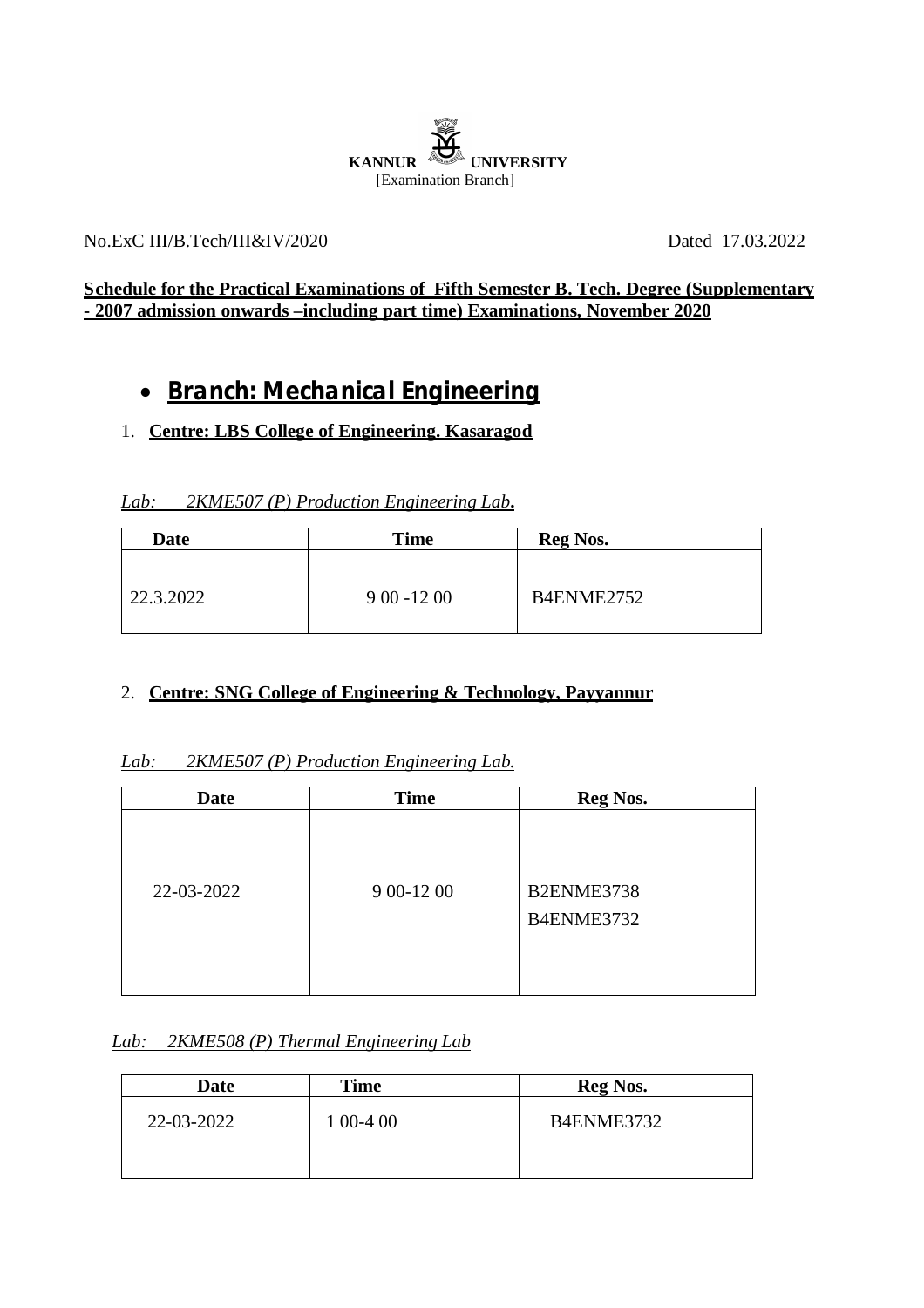# 3. **Centre: Govt. Engineering College, Wayanad**

## *Lab: 2KME507 (P) Production Engineering Lab.*

| Date       | <b>Time</b> | <b>Reg Nos.</b>   |
|------------|-------------|-------------------|
| 22-03-2022 | 9 00-12 00  | <b>B4ENME4210</b> |

## Lab: 2KME508 (P) Thermal Engineering Lab

| Date       | <b>Time</b> | <b>Reg Nos.</b> |
|------------|-------------|-----------------|
| 22-03-2022 | $00-400$    | B4ENME4210      |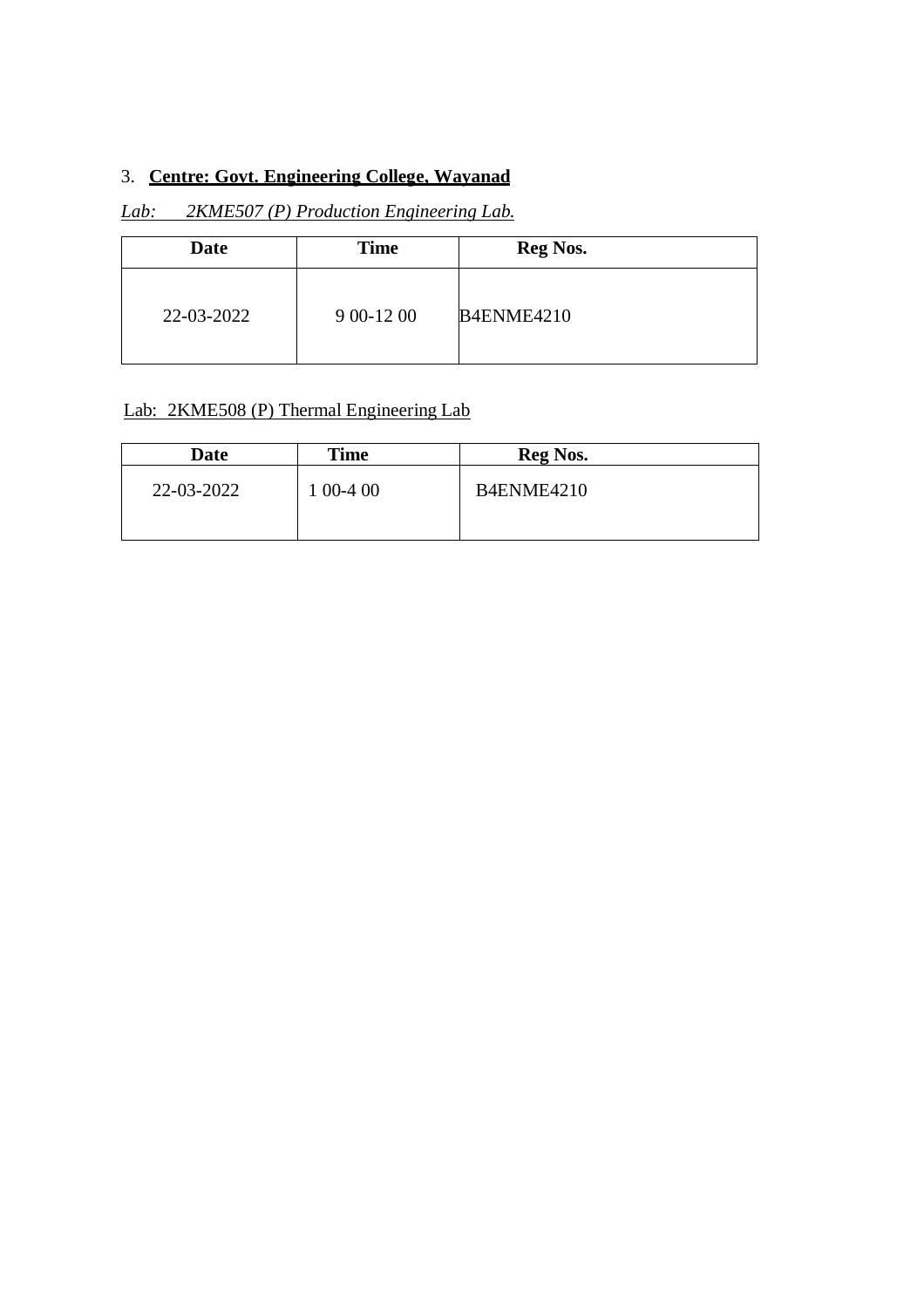# **BRANCH: COMPUTER SCIENCE & ENGINEERING( CSE)**

## **1. Centre: LBS COLLEGE OF ENGINEERING, KASARAGOD**

| ENCS7A507PR.->. PROGRAMMING ENVIRONMENT LAB |      |                   |
|---------------------------------------------|------|-------------------|
| Date                                        | TIME | <b>Reg No:</b>    |
| 24/03/2022                                  | 9 AM | <b>B2ENCS2145</b> |

| <b>ENCS7A508PR.-&gt;. SYSTEMS LAB</b> |             |                   |
|---------------------------------------|-------------|-------------------|
| <b>Date</b>                           | <b>TIME</b> | <b>Reg No:</b>    |
| 24/03/2022                            | 9 AM        | <b>B4ENCS2176</b> |

#### **2. Centre: MALABAR INSTITUTE OF TECHNOLOGY**

| ENCS7A507PR.->. PROGRAMMING ENVIRONMENT LAB |             |                   |
|---------------------------------------------|-------------|-------------------|
| Date                                        | <b>TIME</b> | <b>Reg No:</b>    |
| 24/03/2022                                  | 9 AM        | <b>B4ENCS6130</b> |

| ENCS7A508PR .- > SYSTEMS LAB |             |                   |
|------------------------------|-------------|-------------------|
| Date                         | <b>TIME</b> | <b>Reg No:</b>    |
| 25/03/2022                   | 9 AM        | <b>B4ENCS6130</b> |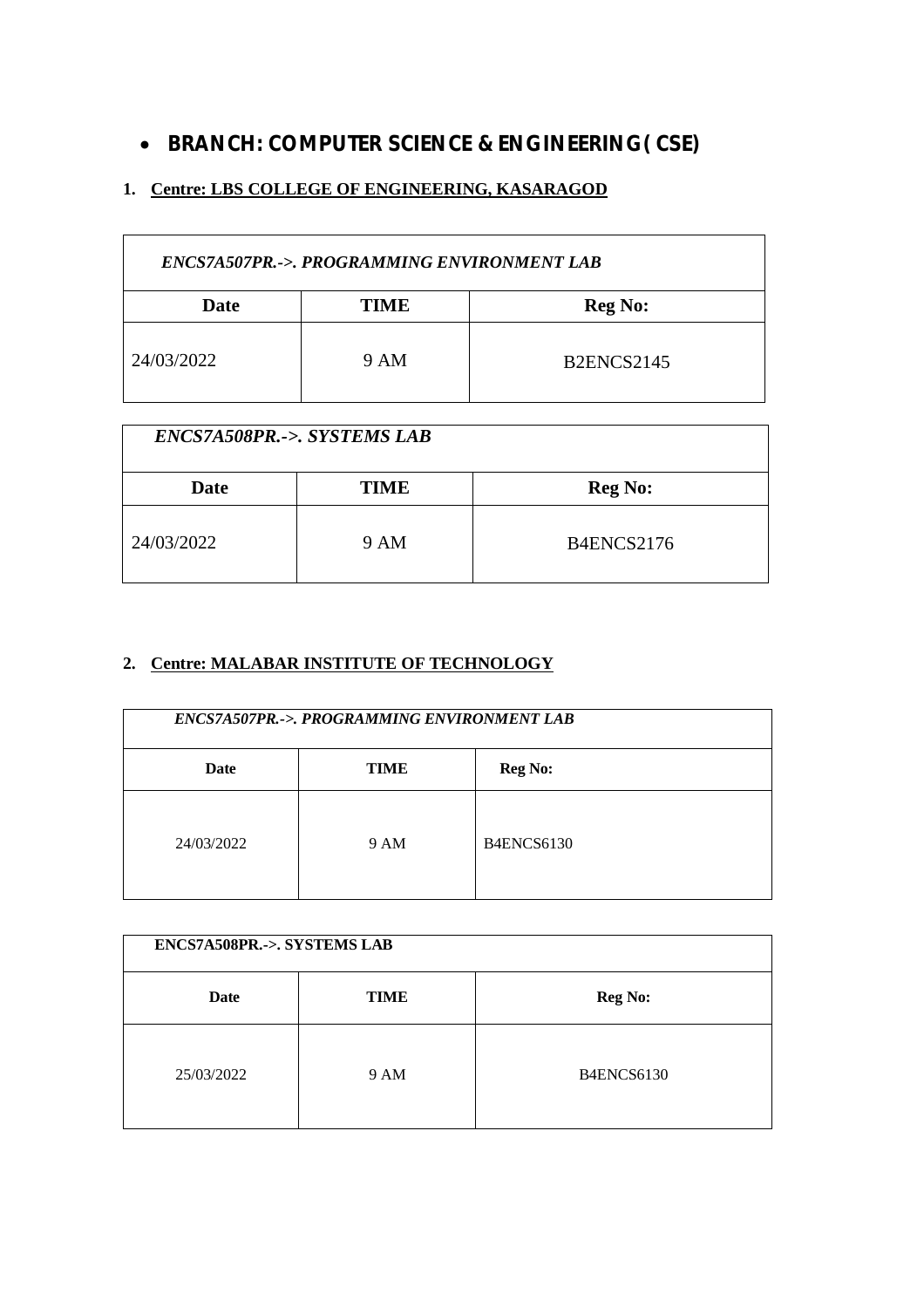# **BRANCH: ECE &AEI**

# Center: LBS COLLEGE OF ENGINEERING, KASARAGOD

| 2K6 EC507(P).LINEAR INTEGRATED CIRCUITS LAB |            |                         |  |
|---------------------------------------------|------------|-------------------------|--|
| Date                                        | Time       | <b>Register Numbers</b> |  |
| 31/03/2022                                  | 9.00-12.00 | B3ENEC2569              |  |
|                                             |            | B4ENEC2528              |  |
| 2K6 EC508(P) COMPUTER PROGRAMMING LAB       |            |                         |  |
| Date                                        | Time       | <b>Register Numbers</b> |  |
| 30/03/2022                                  | 1.00-4.00  | B4ENEC2528              |  |

# **BRANCH: Electrical & Electronics Engineering**

# 1. Centre: Govt. Engineering College, Kannur

| 2K6EE 507(P) Linear Integrated Circuit (LIC) LAB |            |                   |
|--------------------------------------------------|------------|-------------------|
| D ate                                            | Time       | Reg. Nos.         |
| 24-03-2022                                       | 9.30-12.30 | <b>B3ENEE5331</b> |

# **2.** Centre: Govt. College of Engineering,Wayanad

| 2K6EE 507(P) Linear Integrated Circuit (LIC) LAB |            |                   |
|--------------------------------------------------|------------|-------------------|
| D ate                                            | l'ime      | Reg. Nos.         |
| 22-03-2022                                       | 9.00-12.00 | <b>B4ENEE4508</b> |

| 2K6EE 508 (P) ELECTRICAL MACHINES LAB-I |                |                   |
|-----------------------------------------|----------------|-------------------|
| D ate                                   | Time           | Reg. Nos.         |
| 23-03-2022                              | $9.00 - 12.00$ | <b>B4ENEE4508</b> |